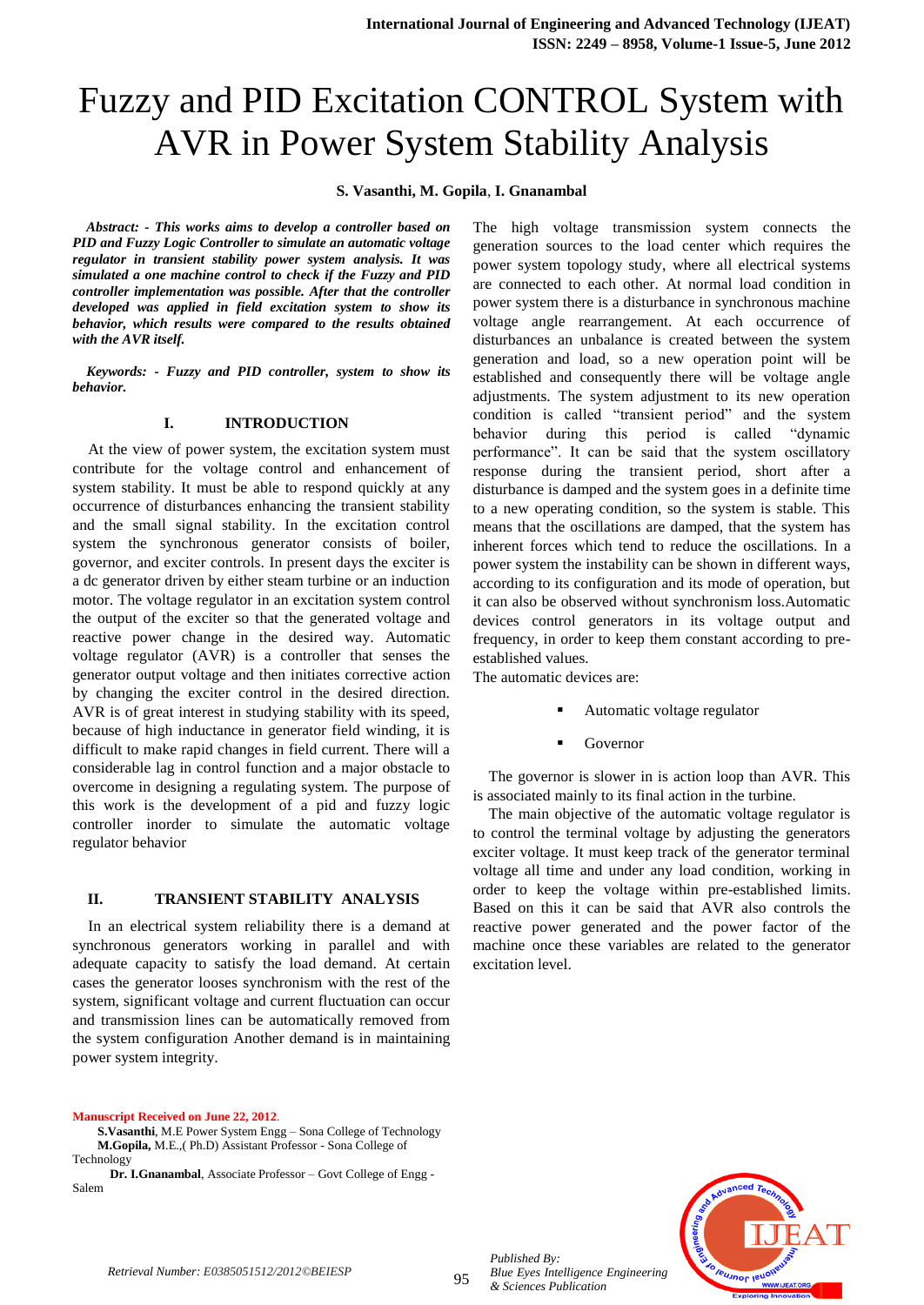

**Fig: Typical arrangement of simple AVR**

## **III. PID CONTROLLER**

The pid controller is simple and easy to implement. It is widely used in industries to solve various control problems. It is used to improve dynamic response as well as to reduce or eliminate steady state error. The derivative controller adds a finite zero to the open-loop plant transfer function and improves the transient response. The integral controller adds a pole at the origin, thus increasing system type by one and reducing the steady state error due to a step function to zero.



# **Fig: closed loop block diagram of AVR with**

PID controller

The PID controller transfer function is,

 $E(s) / U(s) = Kp + Ki / s + Kd .S$ 

Kp is the proportional gain, Ki is the integration gain, and Kd is the derivative gain. The proportional part of the PID controller reduces error responses to disturbances. The integral term of the error eliminates the steady state error and the derivative term of the error dampens the dynamic response and thereby improves the stability of the system.

## **PID Controller Design For AVR System**

It is an important matter for the stable electric power service to develop automatic voltage regulator (AVR) of the synchronous generator with a high efficiency and fast response. Until now the analog PID controller is generally used for the AVR because of its simplicity and low cost. There are five models as follows:

- PID controller model
- Amplifier model
- Exciter model
- Generator model
- Sensor model

# **IV. ARTIFICIAL INTELLIGENCE AND FUZZY LOGIC CONTROLLER**

At the controlling complex systems highly non-linear has shown to be very difficult using conventional control theory. The artificial intelligence with its natural language has proven to be useful in cases as it deals with uncertainties, what brings it closer to human being logic thought. In artificial intelligence fuzzy logic was the chosen one.

## **4.1 Fuzzy Logic Controller Data**

In recent years the fuzzy logic use has received a lot of attention of its usefulness in reducing the models complexity in the problem solution, it employs linguistic terms that deals with the causal relationship between input and output constraints.

The fuzzy set theory was motivated mainly by the conviction that the traditional analysis methods were inadequate to describe phenomena whose constraints were not related by differential equations. This theory provides a way of representing the vague notions through the element and its membership in this set.

## **4.1.1 Fuzzy set**

In the fuzzy logic controller data the fuzzy set is a distinct element collection with a relevancy or inclusion variable degree which characteristic function known as membership function, determines its relevancy degree.

The fuzzy set also acts as a generalization of a regular set in which the membership has only two values  $\{0,1\}$ .

The fuzzy set U can be represented as an ordinate pair set of a generic element U and its membership function degree µF.

# **4.2 The Fuzzy Controller**

At the linguistic control conversion strategies the controllers are based on the fuzzy logic from expert knowledge in automatic control strategies.

The recent fuzzy logic controller applications are, used in water quality control, train operation automatic system, elevators control, nuclear reactor control and in fuzzy computers shows an efficient way for using the fuzzy control in complex process which can be controlled by a skilful human being without knowing its dynamic.

The fuzzy logic controller consists of a linguistic proportions and rule sets, which defines individual control action

#### **4.2.1 Fuzzy Controller Project**

In the development of the control system based on fuzzy logic involves the following steps:

- Fuzzification Strategy
- Data Base Building
- Rule Base Elaboration

*Blue Eyes Intelligence Engineering* 

- Interference Machine Elaboration
- Defuzzification Strategy.



*Published By:*

*& Sciences Publication*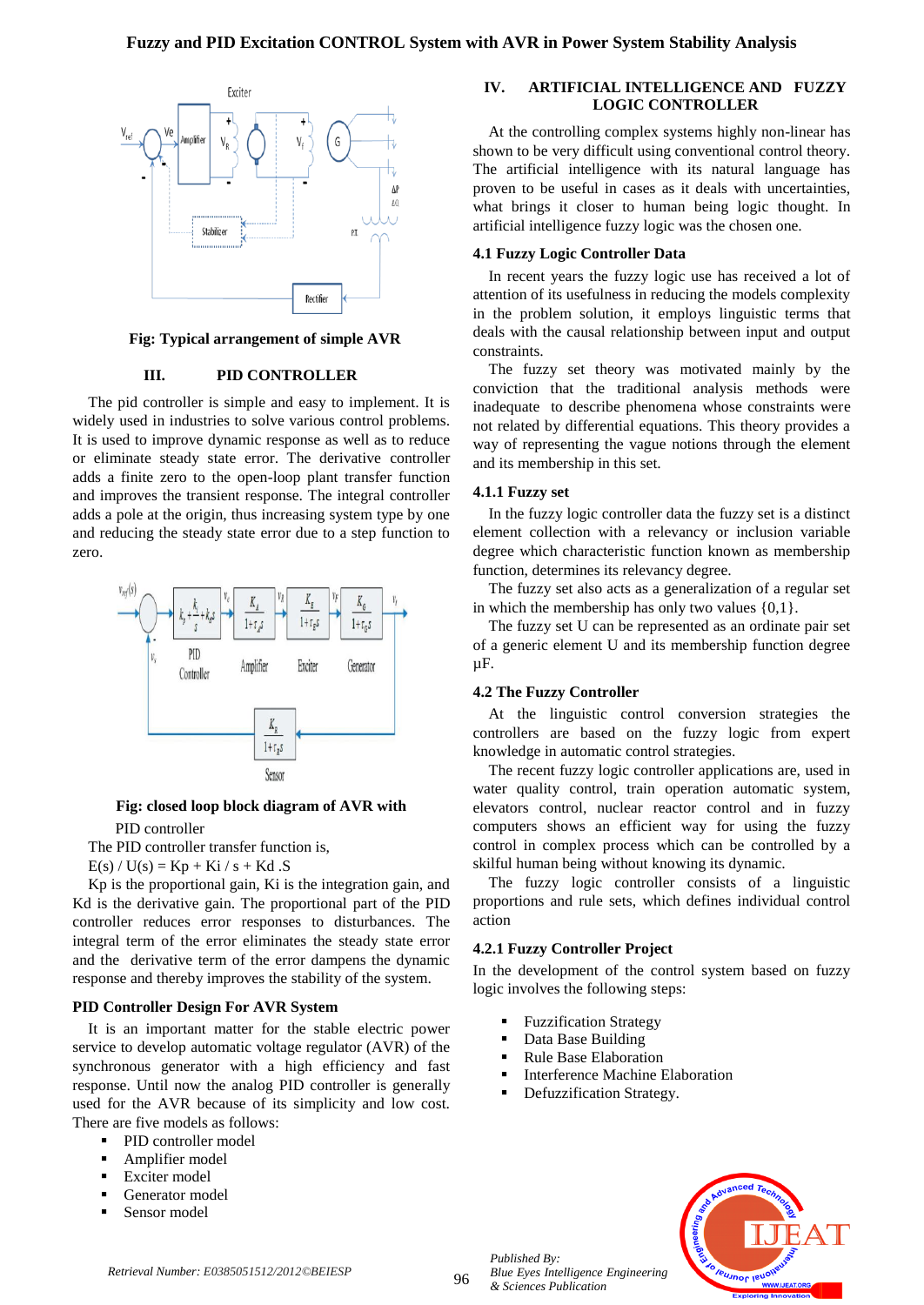## **V. RESULTS**

The graphs shown in the subsection below will provide the comparative performance results between the PID controller and the fuzzy logic. Two different situation were analyzed, the AVR with PID controller and the AVR with fuzzy logic controller at a one machine excitation control done with Matlab Software.

# **5.1 PID Controller Results in a One**

## **Machine System**

The block diagram shown below for a synchronous machine for which output voltage is controlled by an AVR applied to the excitation system, in the Matlab simulation.

It is very interesting to investigate the effects of each PID controller parameters Kp, Ki, and Kd on terminal voltage response that exists on the excitation system only.

Tuning the PID controller by setting the proportional gain Kp to 1, Ki to 0.5 and Kd to 0.005 then the frequency deviation step response ∆ω has similar response.

Also the time taken for the terminal voltage to reach the value of 1 p.u is now 0.8sec, it found that these settings of Kp, Ki, and Kd don't produce an overall response. From these responses and refer to tuning method, the best values of PID controller parameters for the excitation and governing systems are selected as

 $Kp = 1$ ,  $Ki = 2$  and  $Kd = 0.005$ 

For the governing system the values of Kp, Ki and Kd are set as,

 $Kp = 0.8$ ,  $Ki = 0$ ,  $Kd = 0.6$ 

The simulation diagram for the PID controller are as shown below:



**Fig: Simulink Model Of One Synchronous Machine With AVR Using PID Controller**

#### **Results**

Graph For Simulation Of PID Controller **(Electrical Torque of One machine Analysis)**

## **5.2 Fuzzy Results In A One Machine**

## **System**

Fuzzy logic is a derivative from classical Boolean logic and implements a soft linguistic variables on a continuous range of truth values to be defined between conventional binary. Since fuzzy logic handles approximate information in a systematic way, it is a deal for controlling non-linear systems and for modeling complex systems where an

inexact model exists. A typical fuzzy system consists of rule base, membership functions and an interference procedure.

Fuzzy logic is a superset of conventional Boolean logic that has been extended to handle the concept of truth values between " completely true" and "completely false"



**Fig : Basic Configuaration Of Fuzzy Controller**

#### **5.2.1 Fuzzyfication**

It maps from the crisp input space to fuzzy sets in certain input universe of discourse, so for a specific input value it is mapped to the degree of membership.



### **5.2.2 Inference Mechanism**

It plays an essential role and consists of a set of fuzzy ifthen rules such as, if  $X$  is  $A$ ,  $Y$  is  $B$  and  $Z$  is  $C$ , where r,  $y$ and z are linguistic variables representing two input variables, and one control output. A, B and C are linguistic values.

#### **5.2.3 Knowledge Base**

It comprises the definitions of fuzzy membership functions for the input and output variables and the necessary control rules which specify the control action by using the linguistic terms.



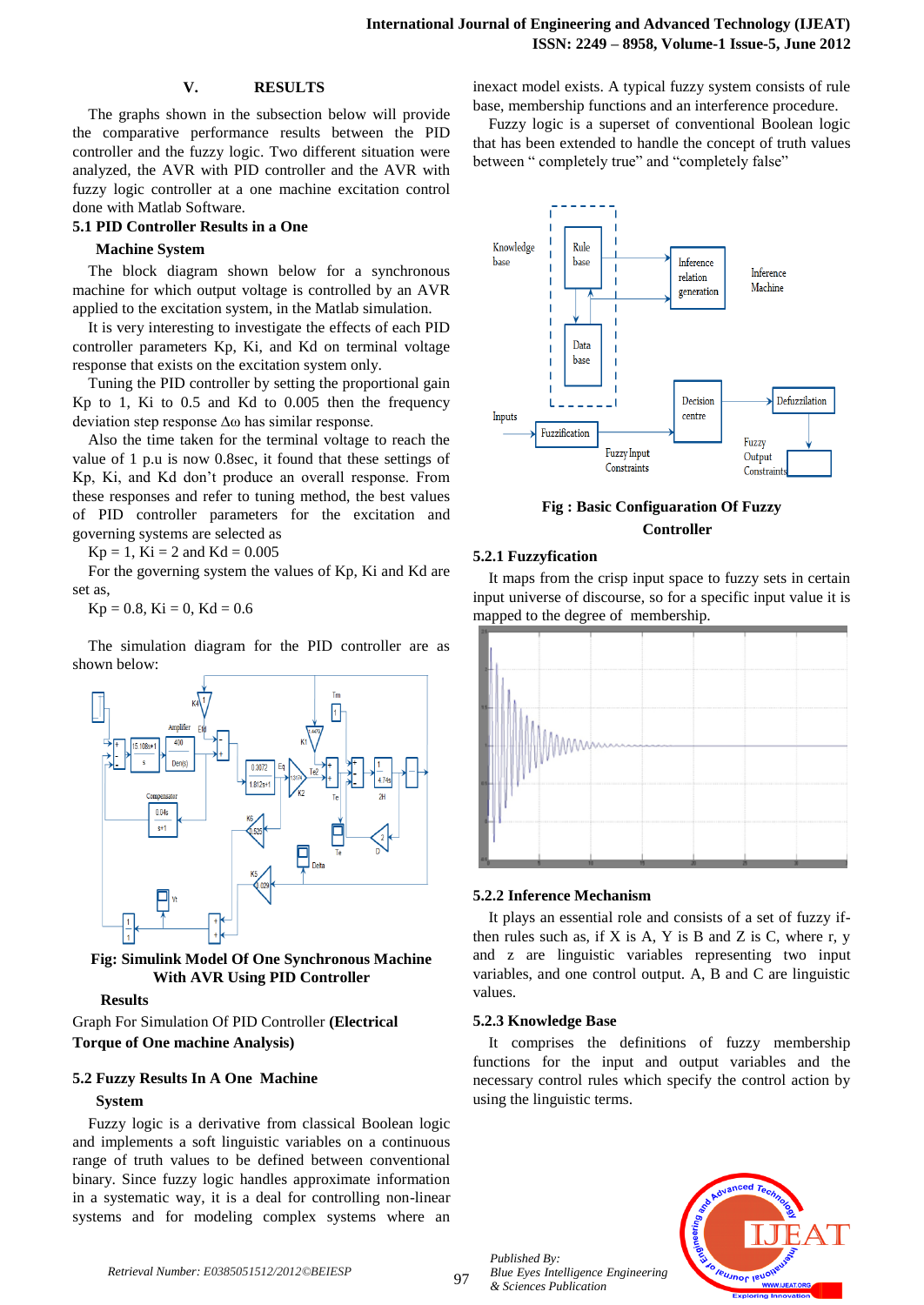# **5.2.4 Defuzzyfication**

It converts the linguistic variables deterministic numerical values. The various defuzzification methods are,

- Centroid Average (CA)
- **Maximum Center Average (MCA)**
- Mean Of Maximum (MOM)
- Smallest Of Maximum (SOM)
- **Largest Of Maximum (LOM)**

The simulation diagram of Fuzzy logic Controller are as shown below:





# **VI. CONCLUSION**

It is observed for both the studies ( Matlab simulation and stability program simulation) an excellent response of the PID controller and fuzzy logic controller and with no oscillations, while the AVR response presented a ripple in both studies and some oscillations before reaching the steady state operation point. It is shown that an excellent performance of the PID controller and fuzzy logic controller over the conventional one for the excitation control of synchronous machines could be achieved.

|                       | <b>AVR WITHOUT</b><br><b>CONTROLLER</b> |                          |                                           | <b>AVR WITH PID</b><br><b>CONTROLLER</b> |                          |                                           | AVR WITH FUZZY LOGIC<br><b>CONTROLLER</b> |                                 |                                           |
|-----------------------|-----------------------------------------|--------------------------|-------------------------------------------|------------------------------------------|--------------------------|-------------------------------------------|-------------------------------------------|---------------------------------|-------------------------------------------|
|                       | <b>ELECTRIC</b><br>AL<br><b>TORQUE</b>  | <b>LOAD</b><br>ANGL<br>E | <b>TERMIN</b><br>AL<br><b>VOLTAG</b><br>E | <b>ELECTRIC</b><br>AL<br><b>TORQUE</b>   | <b>LOAD</b><br>ANGL<br>E | <b>TERMIN</b><br>AL<br><b>VOLTAG</b><br>E | <b>ELECTRIC</b><br>AL<br><b>TORQUE</b>    | <b>LOAD</b><br><b>ANGL</b><br>E | <b>TERMIN</b><br>AL<br><b>VOLTAG</b><br>E |
| Over<br>Shoot<br>Time | 2.45                                    | 1.20                     | 1.25                                      | 2.35                                     | 0.98                     | 1.195                                     | 2.30                                      | 0.93                            | 1.180                                     |
| Settlin<br>g<br>Time  | 18 sec                                  | 17.5<br>sec              | $16 \text{ sec}$                          | $17 \text{ sec}$                         | $16 \text{ sec}$         | $14 \text{ sec}$                          | 16sec                                     | 15.5<br>sec                     | 13 sec                                    |



*Published By:*

*& Sciences Publication*